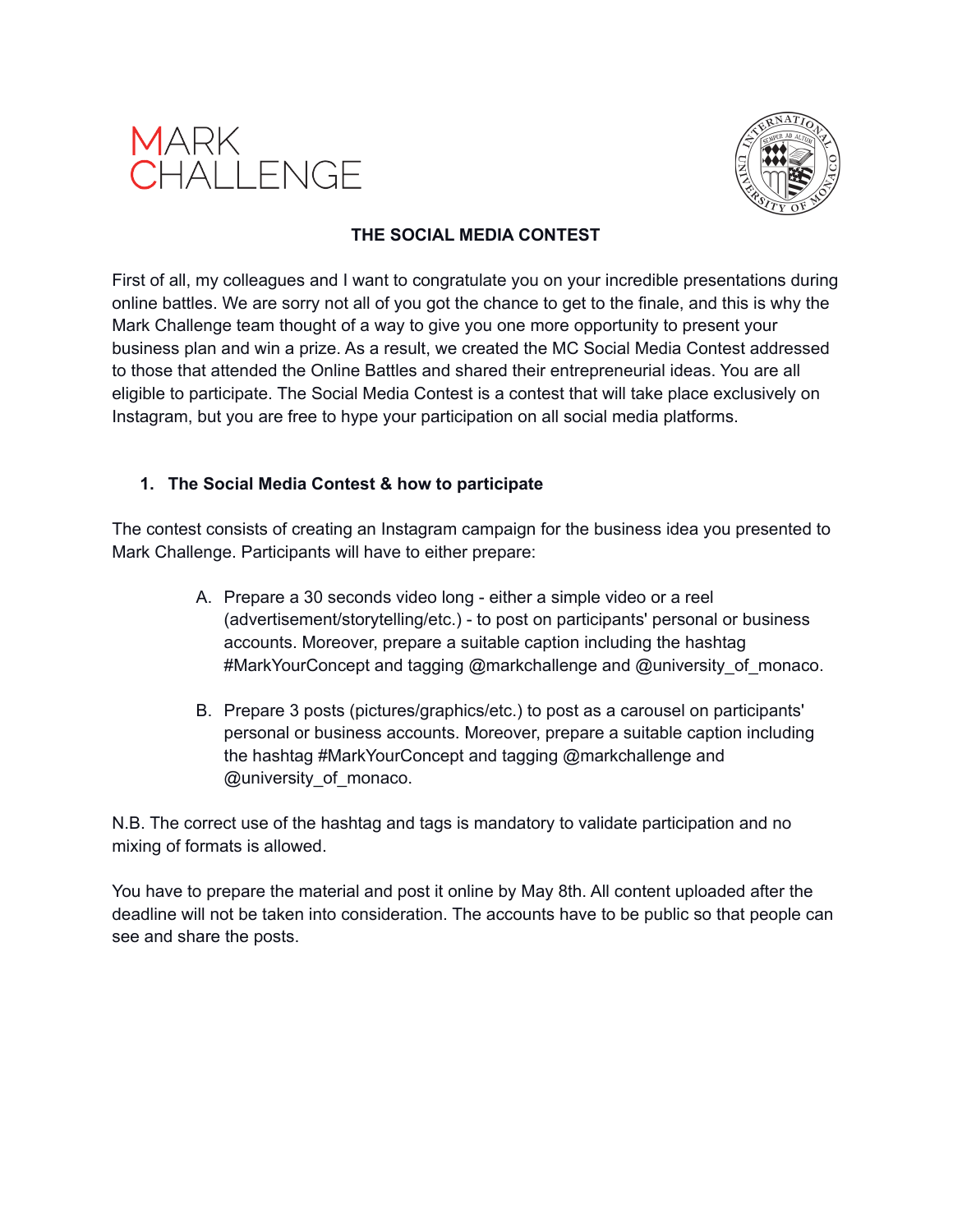# **2. The selection & the voting**

Once Instagram campaigns are online, the Mark Challenge team will evaluate each of them on May 9th, selecting 5 finalist teams based on three criteria:

- I. Quality of the content (visually appealing)
- II. Ability to engage (appropriate language and format for the audience)
- III. Representativeness of MC (how Mark Challenge context is mentioned and integrated in the Instagram campaign)

Finalists will be announced on May 10th by email and Instagram.

You have one day to gather votes as best as you can, promoting and engaging your public. It's in your interest to advertise your post and increase visibility to have more people be willing to vote for you. Involve friends, family, and colleagues. Whoever you want, everyone is eligible to vote. The more we are, the better.

On May 11th at 1 PM CEST, @markchallenge will post an Instagram pool that will last 24 hours. People will be able to select their favorite idea and vote. Each Instagram account has one vote. The Instagram campaign which gets more votes will win the Social Media Contest and a prize. We are excited to announce that the prize at stake is 2022 Monaco Grand Prix tickets for each winning team member from May 26th to 29th. Furthermore, the winning team will be reposted on the @markchallenge account and have a highlight moment during the Mark Challenge finale.

## **3. The voters' contest & how it works**

Mark Challenge is a big community, not just a contest. Thus, we decided to apply the same philosophy to the Social Media Contest and have voters be involved as much as participants are. This is the reason why we created a mini-contest for them. Voters will have to:

- I. Choose the Instagram campaign they want to support and vote for it.
- II. Follow the @markchallenge profile and repost at least once the chosen business idea's video/carousel post on their Instagram stories tagging @markchallenge and @univeristy\_of\_monaco accounts.
- III. Wait and see who will win the Social Media Contest. If they vote for him/her, they could be drawn and win a prize too - the draw will be casual.

The prize for the voters' contest will be revealed soon via the @markchallenge account.

N.B. Everyone can support their favorite team and vote for them on the Instagram pool on May 11th. Although, only voters who follow the guidelines will be eligible to participate in the causal draw for the unrevealed prize.